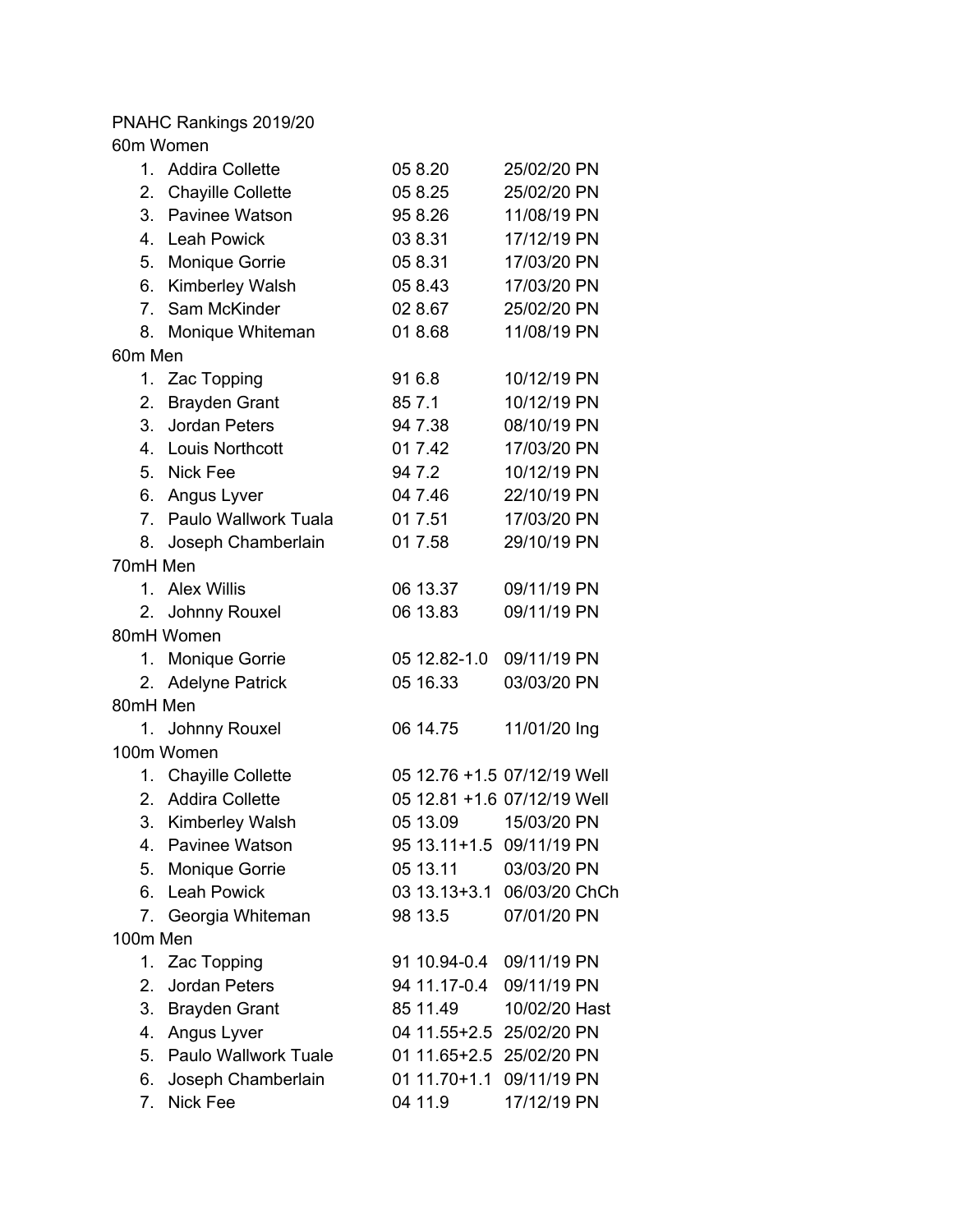| 8.                               | Andrew Matsuoka Weber    | 81 12.15     | 14/07/19 Mast                |  |
|----------------------------------|--------------------------|--------------|------------------------------|--|
| 100mH Women                      |                          |              |                              |  |
| $\mathbf{1}$ .                   | Sam MacKinder            | 02 15.99     | 06/12/19 Well                |  |
| $2_{-}$                          | Emma Leader              | 03 17.78     | 03/03/20 PN                  |  |
|                                  | 200m Women               |              |                              |  |
| 1.                               | Kimberley Walsh          | 05 26.16     | 15/03/20 PN                  |  |
| 2.                               | <b>Addira Collette</b>   | 05 26.16     | 15/03/20 PN                  |  |
| 3.                               | <b>Chayille Collette</b> | 05 26.34     | 15/03/20 PN                  |  |
| 4.                               | Monique Gorrie           | 05 26.38     | 15/03/20 PN                  |  |
| 5.                               | <b>Leah Powick</b>       |              | 03 26.59 - 0.2 07/03/20 ChCh |  |
| 6.                               | Pavinee Watson           | 95 27.25     | 11/08/19 PN                  |  |
| 7.                               | Jayde Rolfe              | 05 27.66     | 15/03/20 PN                  |  |
| 8.                               | Sam MacKinder            | 02 28.56     | 08/02/20 Chch                |  |
| 200m Men                         |                          |              |                              |  |
| 1.                               | Zac Topping              | 91 21.9      | 10/12/19 PN                  |  |
| 2.                               | Angus Lyver              | 04 22.79     | 02/11/19 Ing                 |  |
| 3.                               | <b>Brayden Grant</b>     | 85 22.87     | 11/08/19 PN                  |  |
| 4.                               | Jordan Peters            | 94 23.20     | 08/10/19 PN                  |  |
| 5.                               | Paulo Wallwork Tuala     | 01 23.44+0.1 | 11/02/20 Whang               |  |
| 6.                               | Joseph Chamberlain       | 01 23.2      | 29/10/19 PN                  |  |
| 7.                               | <b>Nick Fee</b>          | 94 23.8      | 10/12/19 PN                  |  |
| 8.                               | Louis Northcott          | 01 24.07     | 03/03/20 PN                  |  |
|                                  | 300m Women               |              |                              |  |
| 1.                               | Monique Gorrie           | 05 42.26     | 26/11/19 PN                  |  |
| 2.                               | Kimberley Walsh          | 05 42.47     | 26/11/19 PN                  |  |
| 3.                               | <b>Leah Powick</b>       | 03 44.5      | 17/12/19 PN                  |  |
| 4.                               | Jayde Rolfe              | 05 46.22     | 05/11/19 PN                  |  |
| 5.                               | Vanessa Story            | 74 46.6      | 17/12/19 PN                  |  |
| 6.                               | Georgie Furnell          | 05 46.8      | 17/12/19 PN                  |  |
| 7.                               | <b>Hayley Cornwall</b>   | 06 47.40     | 05/11/19 PN                  |  |
| 8.                               | Hannah Cadzow            | 07 47.73     | 05/11/19 PN                  |  |
| 300m Men                         |                          |              |                              |  |
| 1.                               | Zac Topping              | 91 34.91     | 26/11/19 PN                  |  |
| 2.                               | <b>Brayden Grant</b>     | 85 35.0      | 17/12/19 PN                  |  |
| 3.                               | Paulo Wallwork Tuala     | 01 36.86     | 10/03/20 PN                  |  |
| 4.                               | Joseph Chamberlain       | 01 37.29     | 15/10/19 PN                  |  |
| 5.                               | Nick Fee                 | 94 38.71     | 26/11/19 PN                  |  |
| 6.                               | Andrew Matsuoka Webber   | 81 39.05     | 15/10/19 PN                  |  |
| $7_{\scriptscriptstyle{\ddots}}$ | Dirk Botha               | 03 39.11     | 05/11/19 PN                  |  |
|                                  | 8. Cameron Morgan        | 00 39.83     | 15/10/19 PN                  |  |
|                                  | 300mH Women              |              |                              |  |
|                                  | 1. Monique Whiteman      | 01 51.98     | 04/02/20 PN                  |  |
| 300mH Men                        |                          |              |                              |  |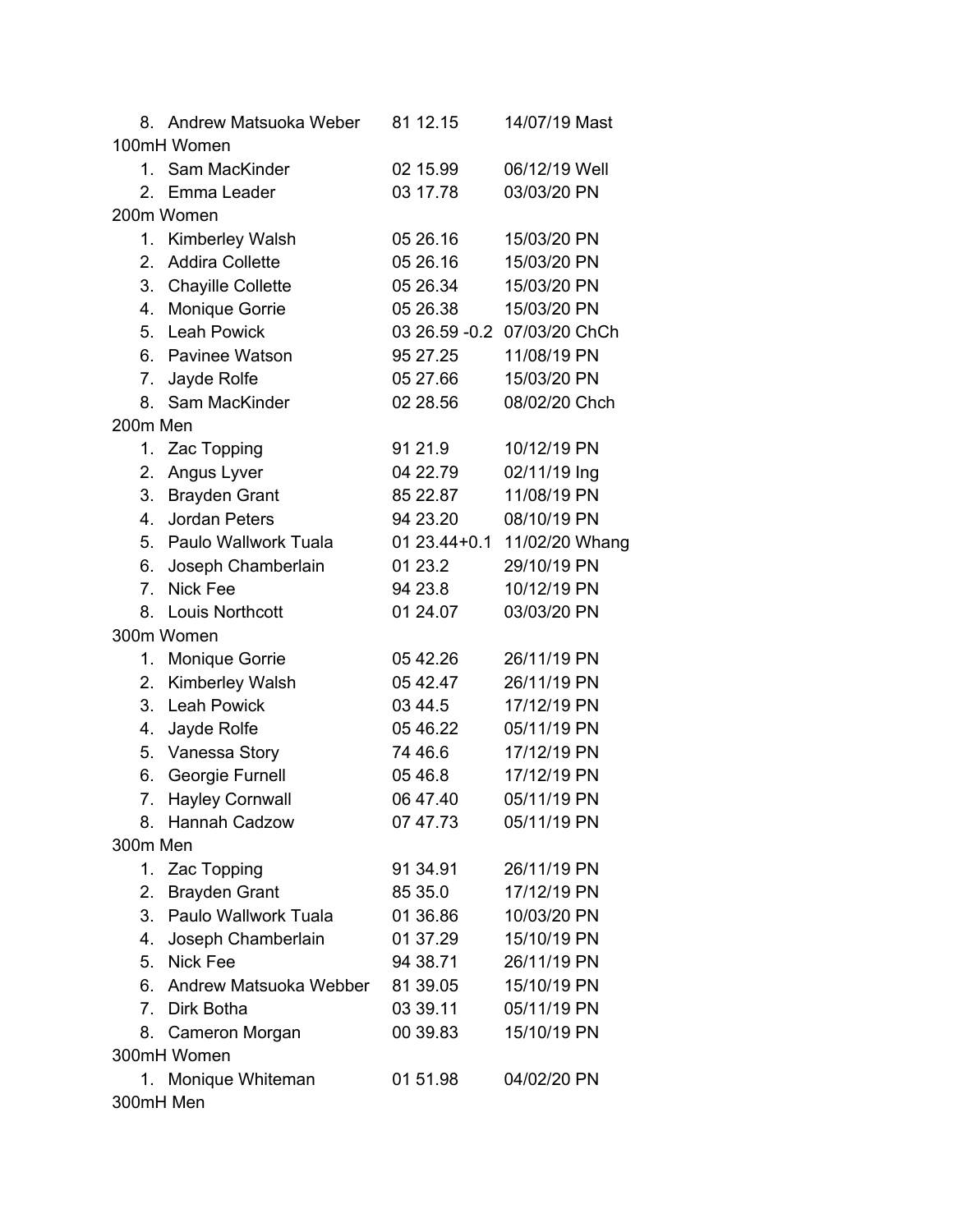| $1_{-}$        | <b>Aden Porritt</b>    | 03 45.26   | 09/11/19 PN    |  |
|----------------|------------------------|------------|----------------|--|
| 400m Women     |                        |            |                |  |
| 1.             | Monique Gorrie         | 05 57.78   | 03/03/20 PN    |  |
| 2.             | Kimberley Walsh        | 05 58.46   | 23/11/19 Mast  |  |
| 3.             | Jayde Rolfe            | 05 61.28   | 15/03/20 PN    |  |
| 4.             | Monique Whiteman       | 01 63.22   | 18/01/20 Whang |  |
| 5.             | <b>Hayley Cornwall</b> | 07 63.35   | 11/01/20 Ing   |  |
| 6.             | Hannah Cadzow          | 07 63.68   | 11/01/20 Ing   |  |
| 7.             | Vanessa Story          | 74 65.87   | 29/02/20 Hast  |  |
| 8.             | Georgie Furnell        | 05 66.77   | 03/03/20 PN    |  |
| 400m Men       |                        |            |                |  |
| 1.             | <b>Brayden Grant</b>   | 85 49.17   | 17/07/19 Sam   |  |
| 2.             | Joseph Chamberlain     | 01 49.88   | 09/11/19 PN    |  |
| 3.             | Zac Topping            | 91 51.18   | 12/11/19 PN    |  |
| 4.             | <b>Louis Northcott</b> | 01 51.49   | 17/03/20 PN    |  |
| 5.             | Benjamin Wall          | 01 51.5    | 18/02/20 PN    |  |
| 6.             | Paulo Wallwork Tuala   | 01 52.5    | 18/02/20 PN    |  |
| 7 <sub>1</sub> | Dirk Botha             | 03 52.8    | 14/12/19 PN    |  |
| 8.             | Angus Lyver            | 04 54.52   | 12/11/19 PN    |  |
| 400mH Men      |                        |            |                |  |
|                | 1. Andrew Davenport    | 67 70.46   | 04/02/20 PN    |  |
|                | 600m Women             |            |                |  |
| 1.             | <b>Hayley Cornwall</b> | 07 1 51.59 | 10/03/20 PN    |  |
| 2.             | Angela Jukes           | 04 1 52.60 | 26/11/19 PN    |  |
| 3.             | <b>Adelyne Patrick</b> | 05 2 04.54 | 05/11/19 PN    |  |
| 4.             | <b>Tayler Trow</b>     | 08 2 05.32 | 05/11/19 PN    |  |
| 5.             | Poppy Rae              | 05 2 09.71 | 05/11/19 PN    |  |
| 6.             | <b>Tayla Corwall</b>   | 08 2 18.05 | 05/11/19 PN    |  |
| 7.             | <b>Greer Robinson</b>  | 12 2 24.78 | 04/02/20 PN    |  |
| 600m Men       |                        |            |                |  |
| 1.             | Benjamin Wall          | 01 1 23.74 | 05/11/19 PN    |  |
| 2.             | <b>Brayden Grant</b>   | 85 1 24.07 | 26/11/19 PN    |  |
| 3.             | Robert Norman          | 01 1 27.3  | 14/03/20 PN    |  |
| 4.             | Dirk Botha             | 03 1 28.58 | 26/11/19 PN    |  |
| 5.             | <b>Greg Austin</b>     | 04 1 31.23 | 04/02/20 PN    |  |
| 6.             | Kallum Brown           | 94 1 39.04 | 21/01/20 PN    |  |
| 7.             | Louis Northcott        | 01 1 54.59 | 10/03/20 PN    |  |
| 8.             | <b>Nate Davis</b>      | 09 2 05.20 | 05/11/19 PN    |  |
| 800m Women     |                        |            |                |  |
| 1.             | Kara Macdermid         | 07 2 11.22 | 11/02/20 Whang |  |
| 2.             | Monique Whiteman       | 01 2 19.75 | 06/12/19 Well  |  |
| 3.             | <b>Hayley Cornwall</b> | 07 2 24.53 | 11/01/20 Ing   |  |
| 4.             | Angela Jukes           | 02 2 24.67 | 11/02/20 Whang |  |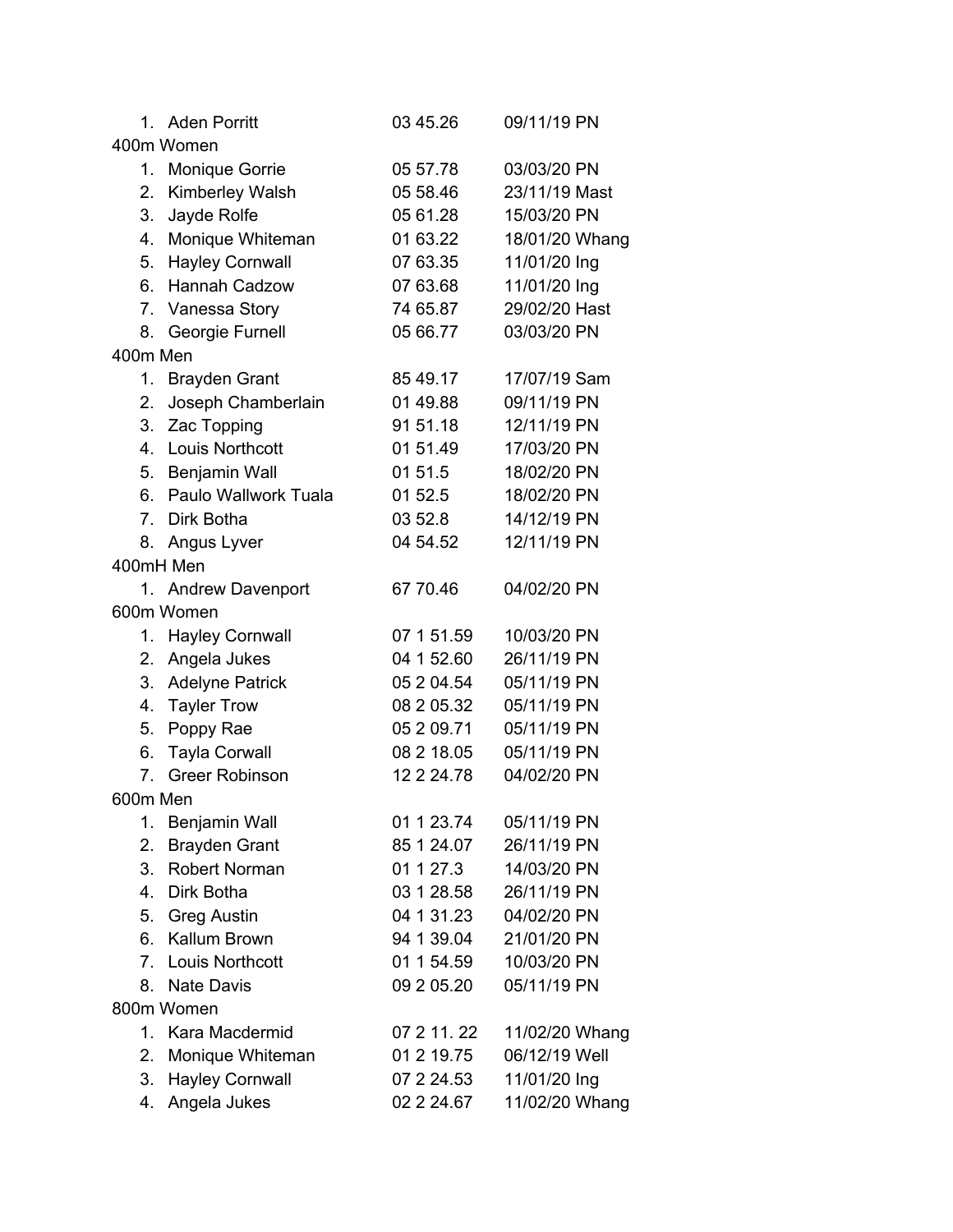| 5.             | Monique Gorrie            | 05 2 32.74 | 08/10/19 PN    |
|----------------|---------------------------|------------|----------------|
| 6.             | <b>Georgie Furnell</b>    | 05 2 3 3.7 | 25/01/20 Hast  |
| 7 <sub>1</sub> | Hannah Cadzow             | 07 2 40.32 | 19/11/19 PN    |
| 8.             | <b>Brianna Gorrie</b>     | 06 2 41.08 | 08/10/19 PN    |
| 800m Men       |                           |            |                |
| 1.             | Benjamin Wall             | 01 1 50.58 | 14/03/20 Whang |
| 2.             | <b>Brayden Grant</b>      | 85 1 59.63 | 11/02/20 Whang |
| 3.             | <b>Robert Norman</b>      | 01 2 00.31 | 25/01/20 Hast  |
| 4.             | Sam Cadwalader            | 99 2 01.68 | 03/03/20 PN    |
| 5.             | Dirk Botha                | 03 2 04.69 | 07/03/20 ChCh  |
| 6.             | Liam Wall                 | 03 2 04.97 | 25/01/20 Hast  |
| 7.             | <b>Isaac Murphy</b>       | 93 2 05.33 | 03/03/20 PN    |
| 8.             | Daniel Pinkney            | 91 2 07.45 | 21/03/20 PN    |
|                | 1000m Women               |            |                |
| 1.             | <b>Hayley Cornwall</b>    | 06 3 10.5  | 17/12/19 PN    |
| 2.             | Angela Jukes              | 04 3 14.3  | 17/12/19 PN    |
| 3.             | <b>Lacey Dommett</b>      | 02 3 37.02 | 05/11/19 PN    |
| 4.             | <b>Charlotte Phillips</b> | ?? 4 22.31 | 19/11/19 PN    |
| 1000m Men      |                           |            |                |
| 1.             | Sam Cadwalader            | 99 2 38.78 | 10/03/20 PN    |
| 2.             | Liam Wall                 | 03 2 42.99 | 04/02/20 PN    |
| 3.             | <b>Robert Norman</b>      | 01 2 45.6  | 17/12/19 PN    |
|                | 4. Greg Austin            | 04 2 47.54 | 03/03/20 PN    |
| 5.             | Dirk Botha                | 03 2 47.3  | 17/12/19 PN    |
| 6.             | David Lovelock            | 86 2 47.63 | 05/11/19 PN    |
| 7.             | Daniel Pinkney            | 91 2 47.6  | 17/12/19 PN    |
| 8.             | Samuel Stichbury          | ?? 2 50.10 | 03/03/20 PN    |
|                | 1500m Women               |            |                |
| 1.             | Kara Macdermid            | 97 4 18.15 | 21/03/20 PN    |
| 2.             | Angela Jukes              | 04 4 49.70 | 21/03/20 PN    |
| 3.             | <b>Hayley Cornwall</b>    | 07 4 51.90 | 21/03/20 PN    |
| 4.             | Stephanie Walker          | ?? 4 54.01 | 17/03/20 PN    |
| 5.             | Georgie Furnell           | 05 5 16.9  | 03/12/19 PN    |
| 6.             | Anna Santarelli           | 03 5 47.00 | 22/10/19 PN    |
| 7.             | <b>Adelyne Patrick</b>    | 05 6 06.46 | 22/10/19 PN    |
| 8.             | Lucy Cadzow               | 09 6 54.4  | 03/12/19 PN    |
| 1500m Men      |                           |            |                |
| 1.             | Benjamin Wall             | 01 3 49.19 | 21/03/20 PN    |
| 2.             | Noah Macdermid            | 01 3 55.10 | 21/03/20 PN    |
| 3.             | Sam Cadwallader           | 99 4 03.34 | 18/02/20 PN    |
| 4.             | Liam Woolford             | 95 4 09.29 | 28/02/20 Well  |
| 5.             | Liam Wall                 | 03 4 09.58 | 15/02/20 Ham   |
| 6.             | Sam Phillips              | 01 4 13.06 | 17/03/20 PN    |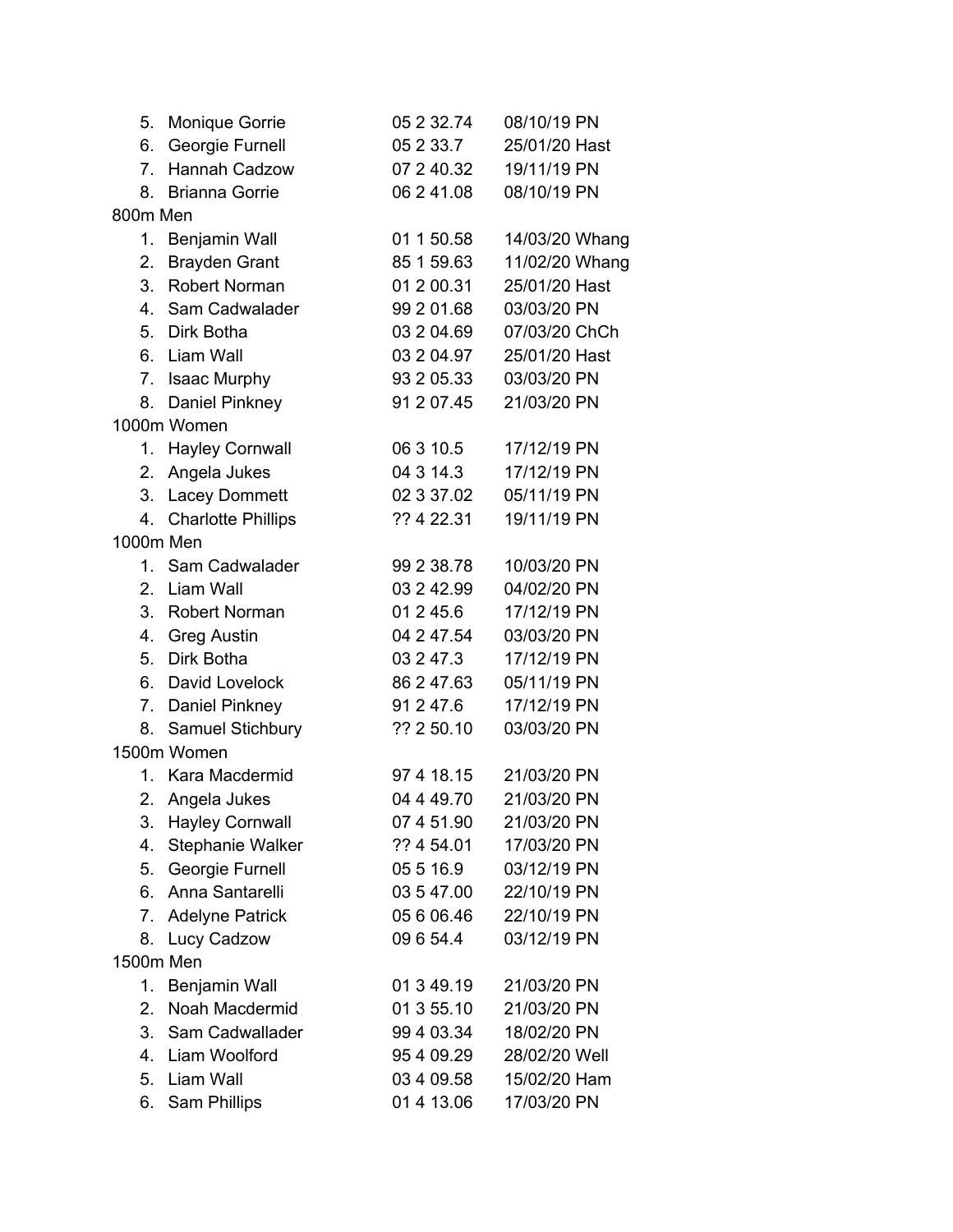| 7              | <b>Chris Sanson</b> | 87 4 17.36  | 12/11/19 PN    |  |
|----------------|---------------------|-------------|----------------|--|
| 8.             | <b>Adam Martin</b>  | 00 4 18.31  | 17/03/20 PN    |  |
|                | 1600m Walk Women    |             |                |  |
|                | 1. Amber Trow       | 06 12 09    | 11/01/20 Ing   |  |
|                | 2000m women         |             |                |  |
|                | 1. Kara Macdermid   | 97 6 02.11  | 18/01/20 Whang |  |
| 2.             | Georgie Furnell     | 05 7 25.9   | 26/10/19 PN    |  |
| 3.             | Kylah Gunn          | 05 7 57.3   | 16/11/19 PN    |  |
|                | 2000mstch Women     |             |                |  |
|                | 1. Georgie Furnell  | 05 11 04.40 | 04/02/20 PN    |  |
| 2.             | Angela Jukes        | 04 11 04.65 | 04/02/20 PN    |  |
|                | 2000mstch Men       |             |                |  |
|                | 1. Mark Searle      | 88 7 05.75  | 09/11/19 PN    |  |
|                | 2. Cooper Furnell   | 06 11 51.24 | 04/02/20 PN    |  |
| 3000m          |                     |             |                |  |
| $\mathbf{1}$ . | Kara Macdermid      | 97 9 30.3   | 10/12/19 PN    |  |
| 2.             | Angela Jukes        | 04 10 48.49 | 10/03/20 PN    |  |
|                | 3. Georgie Furnell  | 05 11 12.62 | 06/12/19 PN    |  |
| 4.             | Tina Solja          | 88 12 13.86 | 08/10/19 PN    |  |
| 5.             | Anna Santarelli     | 03 12 25.42 | 05/11/19 PN    |  |
|                | 6. Lacey Dommett    | 02 13 17.34 | 26/11/19 PN    |  |
| 3000m Men      |                     |             |                |  |
| 1.             | Benjamin Wall       | 01 8 40.97  | 25/01/20 Hast  |  |
| 2.             | <b>Chris Sanson</b> | 87 8 42.39  | 09/11/19 PN    |  |
| 3.             | Noah Macdermid      | 01 8 48.13  | 11/02/20 Whang |  |
| 4.             | Liam Wall           | 03 9 01.79  | 18/01/20 Whang |  |
|                | 5. Carlos Lopez     | 98 9 06.25  | 25/01/20 Hast  |  |
| 6.             | Liam Woolford       | 95 9 07.32  | 09/11/19 Syd   |  |
| 7.             | David Lovelock      | 86916.81    | 03/03/20 PN    |  |
| 8.             | Sam Phillips        | 01918.56    | 26/11/19 PN    |  |
|                | 3000mstch Men       |             |                |  |
|                | 1. Liam Woolford    | 95 9 42.52  | 08/03/20 ChCh  |  |
| 2.             | <b>Mark Searle</b>  | 88 11 24.36 | 14/12/19 PN    |  |
| 3.             | Andrew Davenport    | 67 12 30.53 | 14/12/19 PN    |  |
| 5000m Men      |                     |             |                |  |
|                | 1. Liam Woolford    | 95 14 54.6  | 17/03/20 Syd   |  |
| 2.             | <b>Carlos Lopez</b> | 98 15 47.53 | 04/02/20 PN    |  |
| 3.             | David Lovelock      | 86 15 51.72 | 10/03/20 PN    |  |
|                | 4. Sam Phillips     | 01 15 56.93 | 10/03/20 PN    |  |
| 5.             | Adam Martin         | 00 15 58.01 | 10/03/20 PN    |  |
| 6.             | Andre Le Pine Day   | 01 16 08.4  | 17/12/19 PN    |  |
| 7.             | Liam Wall           | 03 16 29.1  | 10/12/19 PN    |  |
| 8.             | <b>Chris Sanson</b> | 87 16 33.61 | 15/10/19 PN    |  |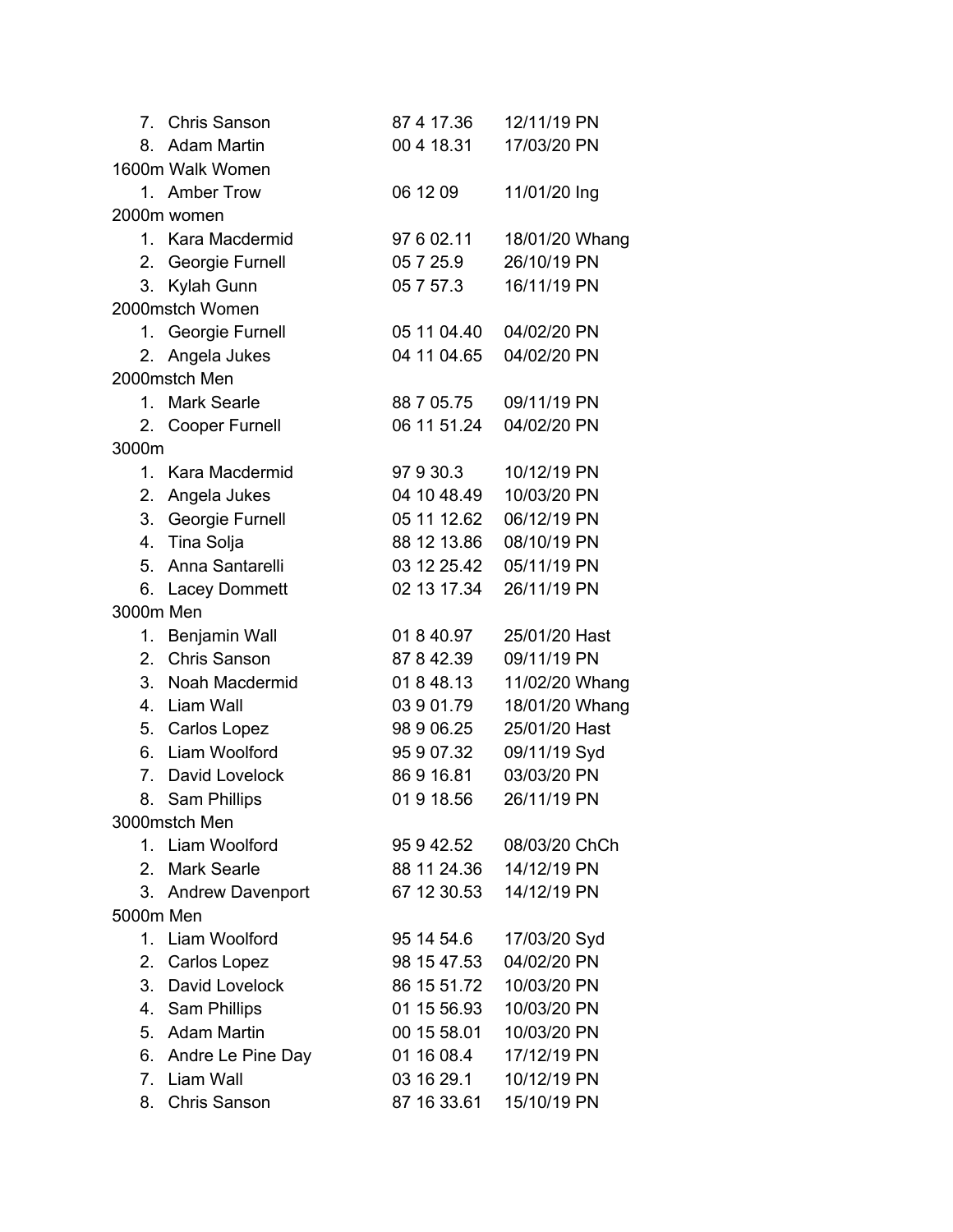10 000m Men

| 1.             | Liam Woolford          | 95 32 46                 | 28/07/19 Syd  |  |  |
|----------------|------------------------|--------------------------|---------------|--|--|
| 2.             | <b>Adrienne Maquet</b> | 79 37 46                 | 09/11/19 Well |  |  |
|                | Marathon Men           |                          |               |  |  |
|                | 1. Liam Woolford       | 95 2 30 08               | 13/10/19 Mel  |  |  |
|                | Triple Jump Women      |                          |               |  |  |
|                | 1. Alice Cook          | 05 10.41m                | 12/11/19 PN   |  |  |
| 2.             | <b>Courtney Trow</b>   | 03 10.17m                | 25/02/20 PN   |  |  |
| 3.             | Emma Leader            | 03 9.56m                 | 03/03/20 PN   |  |  |
| 4.             | Alia Robinson          | 05 7.78m                 | 25/02/20 PN   |  |  |
|                | Triple Jump Men        |                          |               |  |  |
|                | 1. Sam Laurey          | 03 11.32m                | 18/02/20 PN   |  |  |
| 2.             | <b>Alex Willis</b>     | 06 8.29m                 | 12/11/19 PN   |  |  |
|                | Long Jump Women        |                          |               |  |  |
|                | 1. Pavinee Watson      | 95 5.28m                 | 23/11/19 Mast |  |  |
| 2.             | Sam MacKinder          | 02 5.05m                 | 23/11/19 Mast |  |  |
|                | 3. Monique Gorrie      | 05 4.69m                 | 03/03/20 PN   |  |  |
|                | 4. Lucy Brown          | 04 4.62m                 | 26/11/19 PN   |  |  |
| 5.             | Hannah Cadzow          | 074.47m                  | 10/11/19 PN   |  |  |
| 6.             | <b>Alice Cook</b>      | 05 4.34m                 | 06/12/19 Well |  |  |
|                | 7. Eden Rolfe          | 07 4.30m                 | 15/03/20 PN   |  |  |
| 8.             | Monique Whiteman       | 01 4.25m                 | 04/02/20 PN   |  |  |
|                | Long Jump Men          |                          |               |  |  |
| $\mathbf{1}$ . | <b>Jordan Peters</b>   | 94 7.46m                 | 23/11/19 Mast |  |  |
| 2.             | Angus Lyver            | 04 6.34m+2.3 09/11/19 PN |               |  |  |
| 3.             | Zac Topping            | 91 6.14m                 | 17/12/19 PN   |  |  |
| 4.             | Forbes Kennedy         | 05 6.05m-0.6             | 11/01/20 Ing  |  |  |
| 5.             | Arnold Fage            | 99 5.86m+0.3 09/11/19 PN |               |  |  |
|                | 6. Seth Smith          | 05 5.50m                 | 26/11/19 PN   |  |  |
| 7.             | <b>William Rolfe</b>   | 08 4.58m                 | 19/01/20 Tim  |  |  |
| 8.             | Hunter Kennedy         | 07 4.38m                 | 12/01/20 Ing  |  |  |
|                | High Jump women        |                          |               |  |  |
|                | 1. Courtney Trow       | 03 1.66m                 | 03/03/20 PN   |  |  |
| 2.             | Sam MacKinder          | 02 1.60m                 | 23/11/19 Mast |  |  |
|                | 3. Ranae Savill        | 01 1.55m                 | 11/08/19 PN   |  |  |
|                | 4. Amber Trow          | 06 1.54m                 | 03/03/20 PN   |  |  |
|                | 5. Chayille Corlette   | 05 1.52m                 | 19/11/19 PN   |  |  |
| 6.             | <b>Maiah Gilbert</b>   | 05 1.50m                 | 14/07/19 Mast |  |  |
| 7.             | <b>Hayley Cornwall</b> | 07 1.50m                 | 11/01/20 Ing  |  |  |
| 8.             | <b>Addira Collette</b> | 05 1.35m                 | 29/10/19 PN   |  |  |
| High Jump Men  |                        |                          |               |  |  |
| 1.             | <b>Nick Fee</b>        | 94 1.80m                 | 10/12/19 PN   |  |  |
| 2.             | Caleb Evans            | 04 1.71m                 | 09/11/19 PN   |  |  |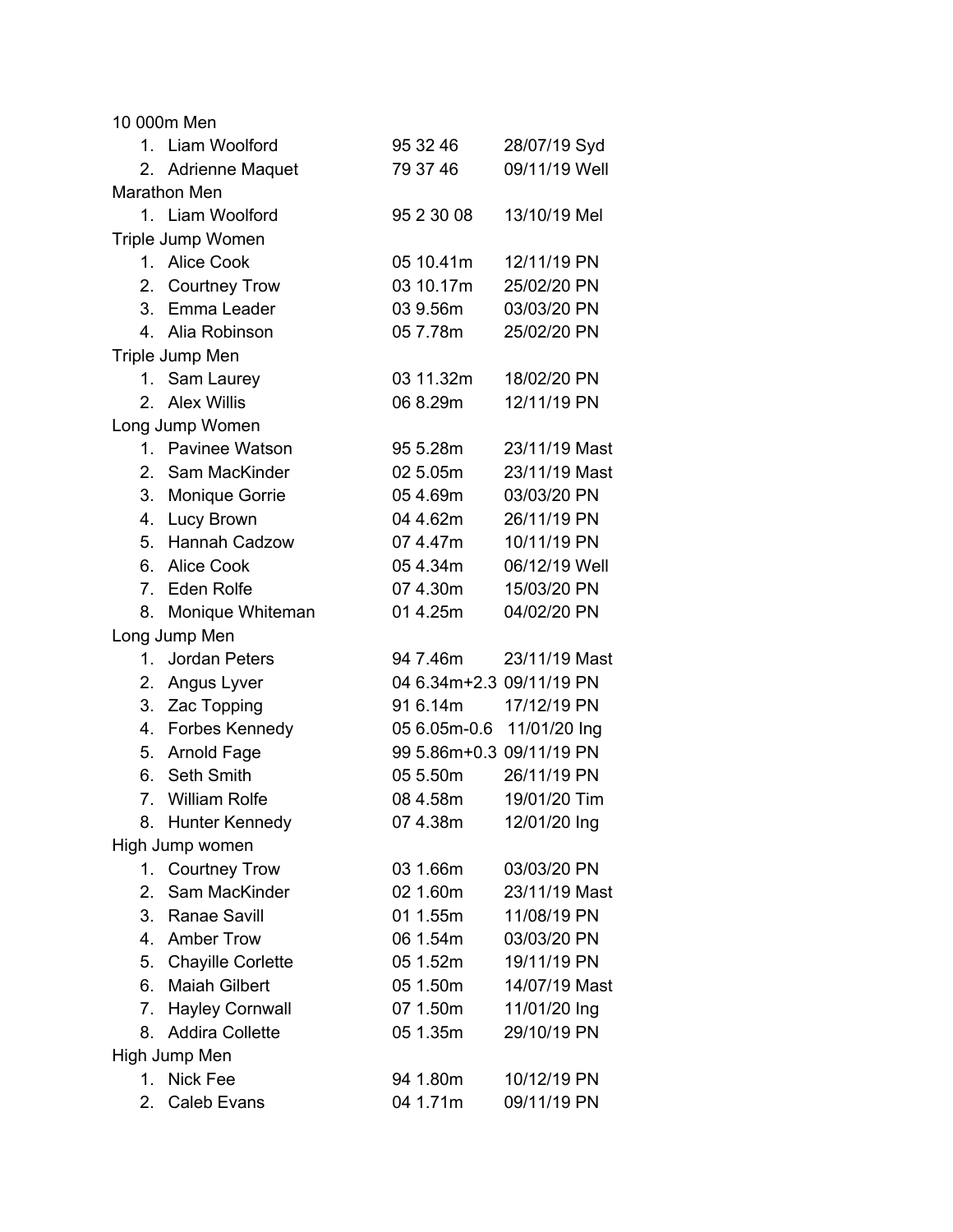| 3.           | Johnny Rouxell         | 06 1.58m  | 11/01/20 Ing   |  |
|--------------|------------------------|-----------|----------------|--|
| 4.           | Max Faas               | 05 1.43m  | 29/10/19 PN    |  |
| 5.           | Hunter Kennedy         | 07 1.43m  | 10/01/20 Ing   |  |
| 6.           | <b>William Rolfe</b>   | 08 1.40m  | 15/03/20 PN    |  |
| 7.           | Ciaran Mace            | 07 1.38m  | 02/11/19 Ing   |  |
| 8.           | Cooper Robinson        | 09 1.10m  | 03/12/19 PN    |  |
| 9.           | Josh Zentveld          | 07 1.10m  | 03/12/19 PN    |  |
|              | 10. Zac Trail          | 07 1.10m  | 03/12/19 PN    |  |
|              | Javelin Women          |           |                |  |
|              | 1. Sam MacKinder       | 02 36.88m | 06/12/19 Well  |  |
| $2_{\cdot}$  | Dale McMillan          | 67 24.19m | 01/03/20 Hast  |  |
| 3.           | Janae Laing            | 06 21.91m | 09/12/19 Well  |  |
| Javelin Men  |                        |           |                |  |
|              | 1. Ben Langton Burnell | 92 72.34m | 15/02/20 Ham   |  |
| 2.           | Aiden Smith            | 99 51.14m | 09/11/19 PN    |  |
| 3.           | Guy Pedersen           | 03 44.77m | 09/11/19 PN    |  |
| 4.           | Angus Lyver            | 04 41.20m | 02/11/19 Ing   |  |
| 5.           | <b>Greg Austin</b>     | 04 28.65m | 02/11/19 Ing   |  |
|              | Discus women           |           |                |  |
| 1.           | Maddie Davey           | 05 31.93m | 19/11/19 PN    |  |
| 2.           | Janae Liang            | 06 30.35m | 03/03/20 PN    |  |
| 3.           | Gabrielle Aldridge     | 05 6.34m  | 01/10/19 PN    |  |
| Discus Men   |                        |           |                |  |
| 1.           | Louis Northcott        | 01 44.76m | 03/03/20 PN    |  |
| 2.           | Jack Nesdale           | 00 40.55m | 14/12/19 PN    |  |
|              | 3. Callum McConachy    | 85 30.15m | 11/08/19 PN    |  |
|              | 4. Jordan Peters       | 94 27.72m | 11/08/19 PN    |  |
| 5.           | <b>Alex Willis</b>     | 06 24.70m | 19/11/19 PN    |  |
| 6.           | <b>Nate Davis</b>      | 09 9.88m  | 01/10/19 PN    |  |
|              | Shot Women             |           |                |  |
| 1.           | Sam MacKinder          | 02 10.80m | 25/02/20 PN    |  |
| 2.           | Janae Laing            | 06 10.59m | 03/03/20 PN    |  |
| 3.           | Dale McMillan          | 67 8.59m  | 01/12/19 Whaka |  |
| 4.           | Vanessa Story          | 74 6.45m  | 01/10/19 PN    |  |
| 5.           | Ruby Hansen            | 07 5.72m  | 26/11/19 PN    |  |
| Shot Men     |                        |           |                |  |
| 1.           | Callum McConachy       | 85 11.80m | 07/01/20 PN    |  |
| 2.           | Jack Lewer             | 98 11.18m | 08/11/19 UAE   |  |
|              | 3. Jordan Peters       | 94 10.96m | 01/10/19 PN    |  |
| 4.           | <b>Richard Takura</b>  | 66 10.96m | 14/12/19 PN    |  |
| 5.           | Angus Lyver            | 04 10.17m | 25/02/20 PN    |  |
| Hammer Women |                        |           |                |  |
| 1.           | Sophie Andrews         | 03 35.52m | 26/11/19 PN    |  |